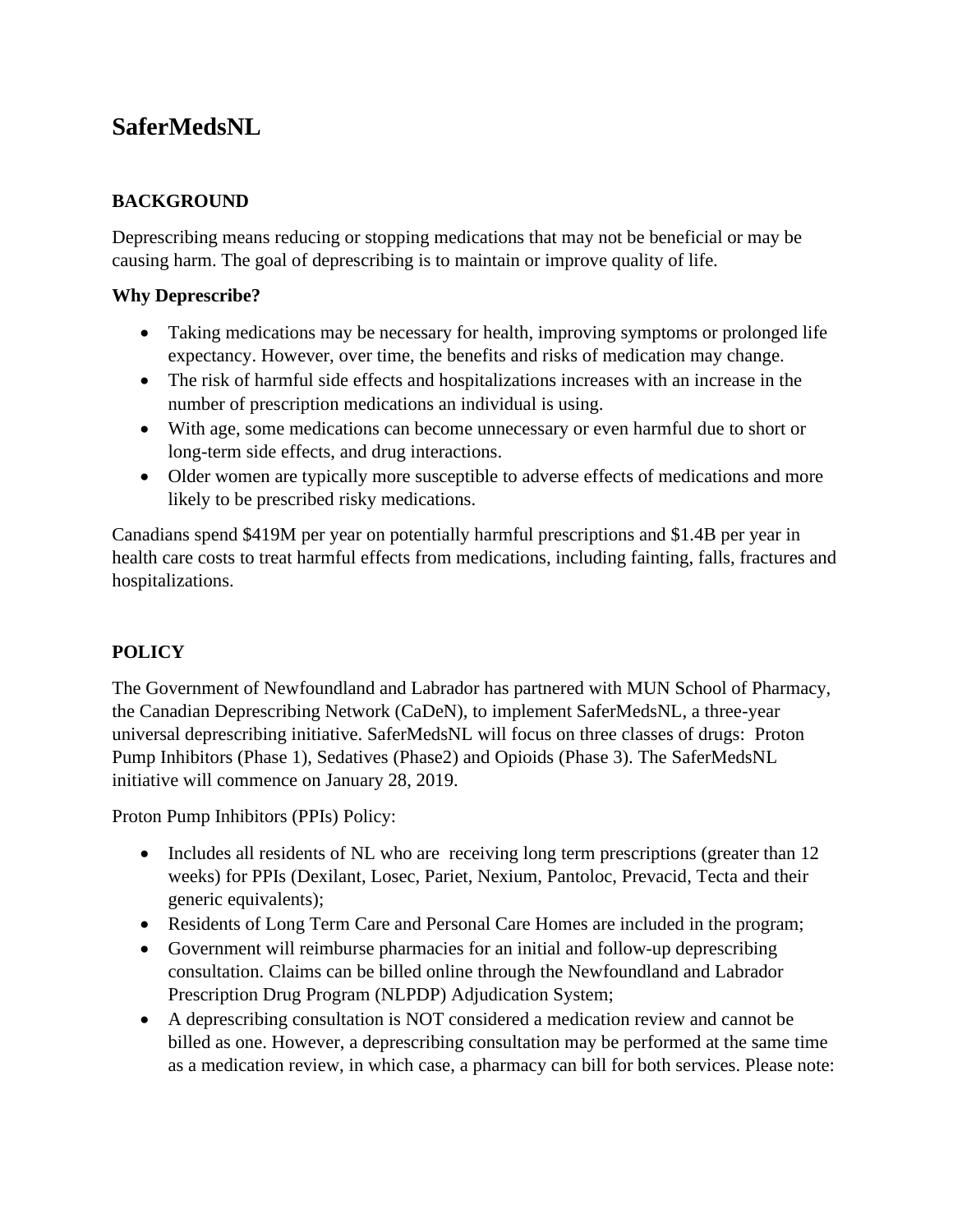Audits will be conducted on medication reviews performed on the same day as a deprescribe consultation for the same patient.

## Sedative Policy:

- Includes all residents of NL who are receiving long term Sedative prescriptions (greater than 4 weeks) (Alprazolam, Bromazepam, Clorazepate, Clidinium-chlordiazepoxide, Clobazam, Clonazepam, Diazepam, Flurazepam, Lorazepam, Nitrazepam, Oxazepam, Temazepam, Trazodone, Triazolam, Zolpidem, and Zopiclone);
- Residents of Long Term Care and Personal Care Homes are included in the program;
- Government will reimburse pharmacies for an initial and follow-up deprescribing consultation. Claims can be billed online through the Newfoundland and Labrador Prescription Drug Program (NLPDP) Adjudication System;
- A deprescribing consultation is NOT considered a medication review and cannot be billed as one. However, a deprescribing consultation may be performed at the same time as a medication review, in which case, a pharmacy can bill for both services. Please note: Audits will be conducted on medication reviews performed on the same day as a deprescribe consultation for the same patient.

#### • **Initial Deprescribing Consultation**:

- o involves a 5-10 minute in-person conversation with the patient or patient's caregiver highlighting some of the harmful side effects associated with taking a PPI or Sedative and asking if he/she would like to further discuss the possibility of stopping the use of the PPI or Sedative with their physician. The pharmacist will provide the patient with written education materials highlighting the benefits and harms of the medication;
- o completion of the Evidence-Based Pharmaceutical Opinion Form and forwarding to the prescribing physician. **The provided Evidence-Based Pharmaceutical Opinion Form is the only acceptable form**. Faxing the Evidence-Based Pharmaceutical Opinion Form is not necessary if the patient is not a candidate for deprescribing (i.e.: is using the prescribed medication appropriately as per the pharmaceutical opinion form or is not interested in deprescribing), however, the form will still need to be completed and kept on file for audit purposes. When the patient is a candidate for deprescribing the form must be faxed to the physician;
- o will be reimbursed \$23.00;
- o can be completed once per patient per lifetime;
- o only one initial consultation fee per deprescribing drug class regardless of the number of PPIs or Sedative-Hypnotics the patient may be using.
- o

#### • **Follow-up Deprescribing Consultation:**

- o Can be conducted for two reasons:
	- i. The physician has made a change to the prescription indicating an intent to deprescribe. This can be indicated by faxing back of the Pharmaceutical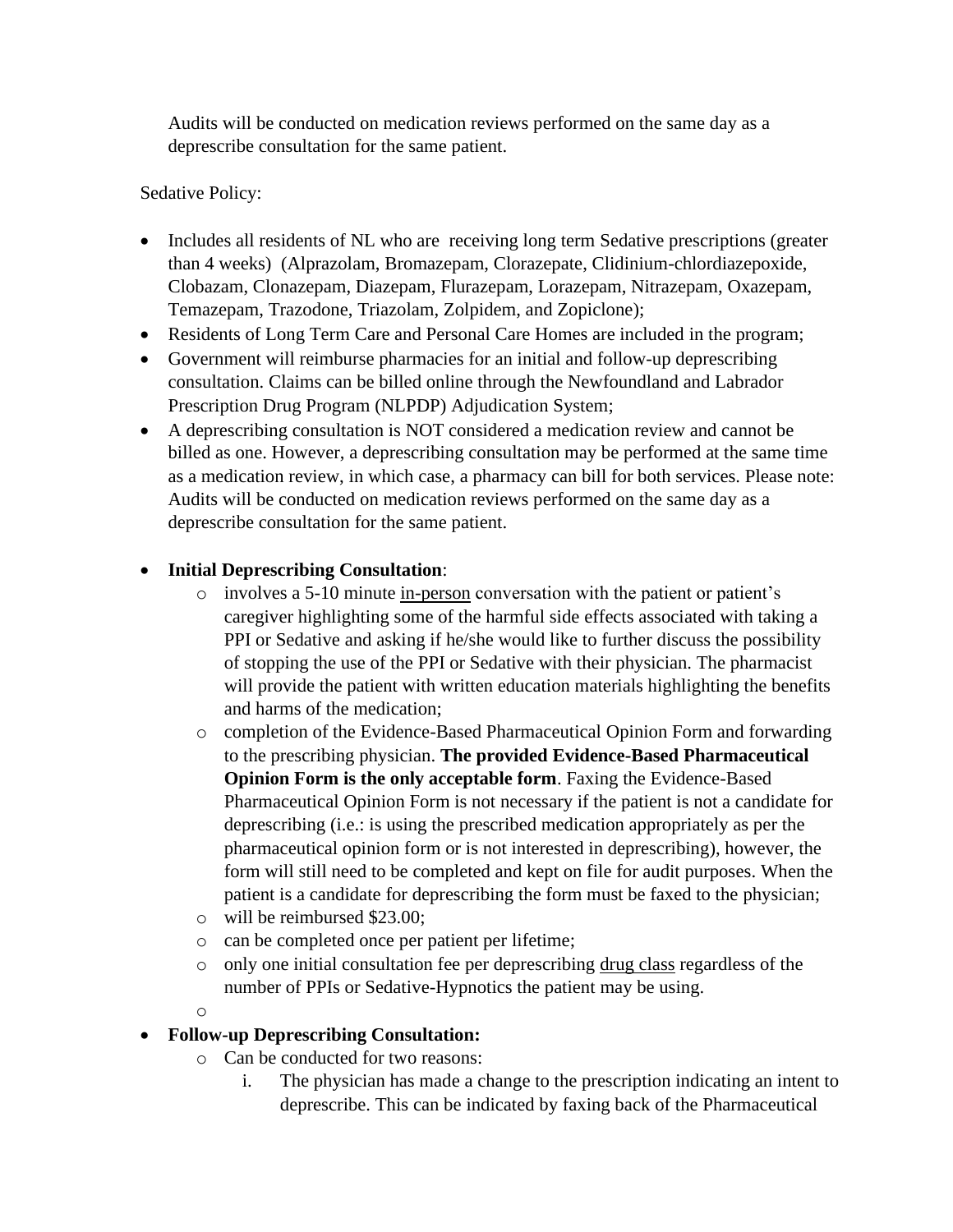Opinion form, verbal order or new prescription. In this case the follow up consultation should focus on providing advice on weaning and side effect management;

- ii. There has been no response from the physician or change in prescription but the pharmacist wishes to conduct another conversation with the patient to further discuss the possibility of deprescribing. This type of follow up must be conducted at least 30 days after the initial consultation.
- o must document the follow-up by completing the SaferMedsNL Follow-up Form;
- o must be completed within 6 months of the initial consultation;
- o must be completed at the same pharmacy as the initial consultation;
- o will be reimbursed \$10.00;
- o involves an in-person or telephone consultation with the patient or patient's caregiver;
- o can only be completed once per patient per lifetime;
- o only one follow-up consultation fee per deprescribing drug class regardless of the number of PPIs or Sedative-Hypnotics the patient may be using.

**As the Deprescribing Initiative is a government-funded program, claims billed for consultations are subject to audit. Public monies paid for claims not billed in compliance with the policies outlined above will be recovered.** 

## **CLAIMS SUBMISSION INFORMATION**

Claiming a Deprescribing Consultation (Initial or Follow-up):

- $\bullet$  PIN:
	- o Initial 92099810 (PPI), 92099805 (Sedatives)
	- o Follow-up 92099975 (PPI), 92099804 (Sedatives)
- Prescriber Reference ID: 16
- Prescriber: Use the NLPDP Billing number of the pharmacist doing the consultation
- Days Supply: 1
- Quantity: 1
- Special Services Fee (SSF): Claim \$23.00 for Initial or \$10.00 for Follow-up

#### **There will be NO client co-payment required for claims for Deprescribing Consultations**

**There will be no SSC code required**

#### **REQUIRED DOCUMENTATION**

The Pharmacist must document the initial consultation by completing the Evidence-Based Pharmaceutical Opinion Form.